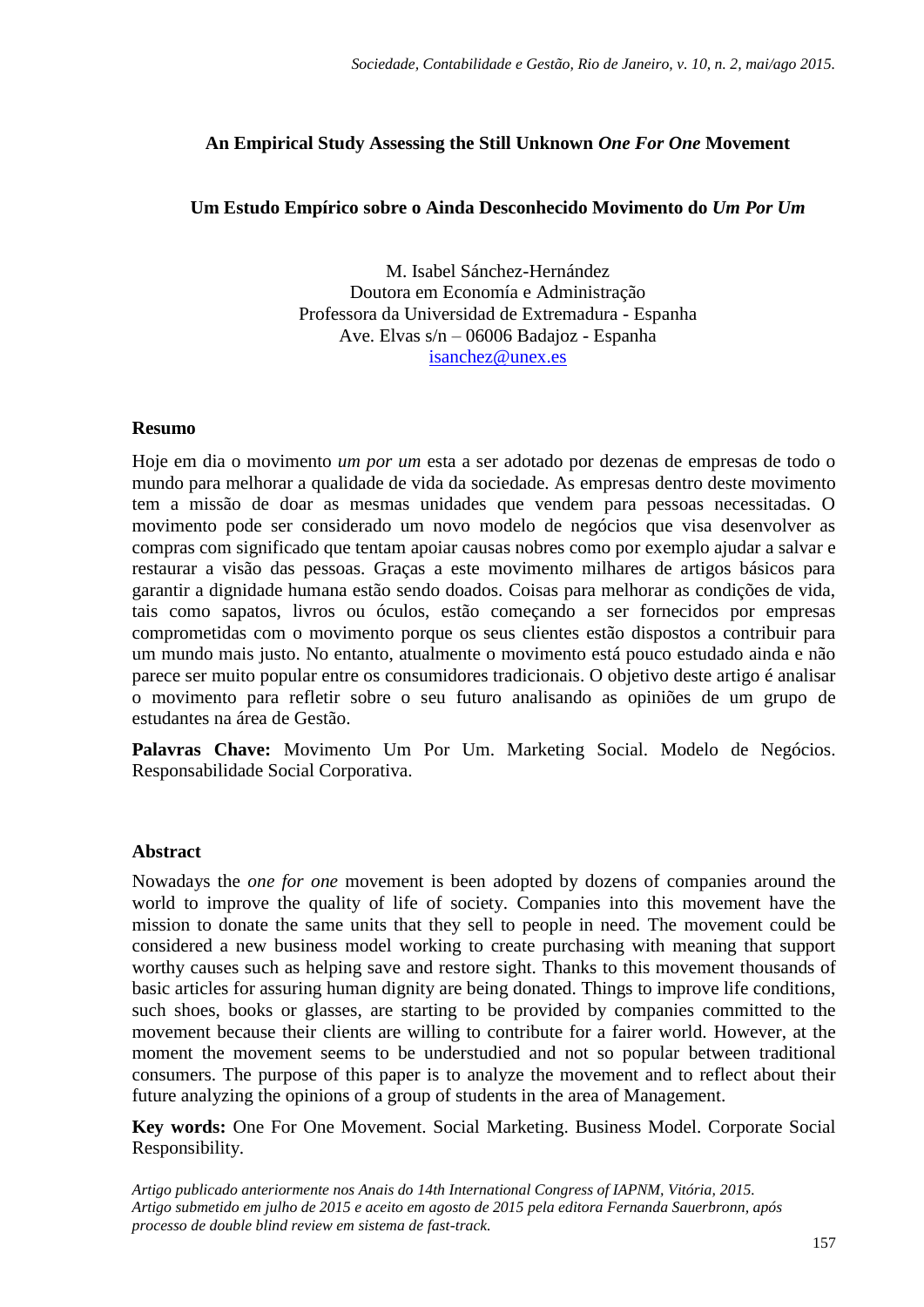### **1. Introduction**

The *one for one* movement is not very well known at the moment. However it is a new trend in business with high possibilities to expand. It is a model which focus is eminent social and which specific components are social justice, customer understanding and actors´ benefits. Build on for-profit enterprises, the movement could be considered a model specially created for social innovation. According to MURRAY *et al.* (2010), social innovations are new ideas (products, services and also models) that simultaneously meet social needs and create new social relationships or collaborations. That is the *one for one* movement in fact.

Social innovation is in the academy agenda today. The European Commission describes the process by which new responses to social needs are being developed in order to deliver better social outcomes (COM, 2013). This process is basically composed of four main elements First, the process starts by the identification of new, unmet or inadequately met social needs. Second, social innovation fosters the development of new solutions in response to these social needs. Third, it is important to evaluate the effectiveness of new solutions in meeting social needs and, finally the process look for the scaling up of effective social innovations. As part of the social innovation trend in businesses, the *one for one* movement was born to meet social needs and has developed new creative solutions to meet them. Companies in the movement could be considered highly socially responsible as it is shown in the following sections.

#### **2. Theoretical Background: Corporate Social Responsibility And Social Marketing**

Today´s businesses face challenges from new community expectations concerning the role they play in society. According to CRESTI (2010) the key word in the debate is Corporate Social Responsibility (CSR). The World Business Council for Sustainable Development defines CSR as

> "the commitment of business to contribute to sustainable economic development, working with employees, their families, the local community and society at large to improve their quality of life" (WBCSD, 2009, p.2).

On the basis of CSR is the key idea that any business has the duty of value creation for all stakeholders, going beyond the imperative of shareholder´s satisfaction. Consequently, companies are confronting new competitive challenges related to their CSR actions addressed to their different stakeholders and one of these challenges is the attention to a new more responsible and critical consumer.

This new consumer use to be very well informed in real time and has arguments about disparities around the world. In this new context, a widespread opinion is that a company´s social undertaking combined with profit-oriented behaviors may create share value for the company. Share value, as defined by PORTER and KRAMER (2011), focuses on the connections between societal and economic progress and has the power to unleash the next wave of global growth. Every firm should look at decisions and opportunities through the lens of shared value. This will lead to new approaches that generate greater innovation, growth and success for enterprises and also benefits for society. Summarizing, the social trend in business consists of reconciling economic and social aspects because the common welfare must not compromise the company´s survival and quite the opposite, could be a source of competitive advantages.

Marketing is also involved in this social trend in business. The origins of the social marketing concept can be found in the well known article written by Philip Kotler and Gerald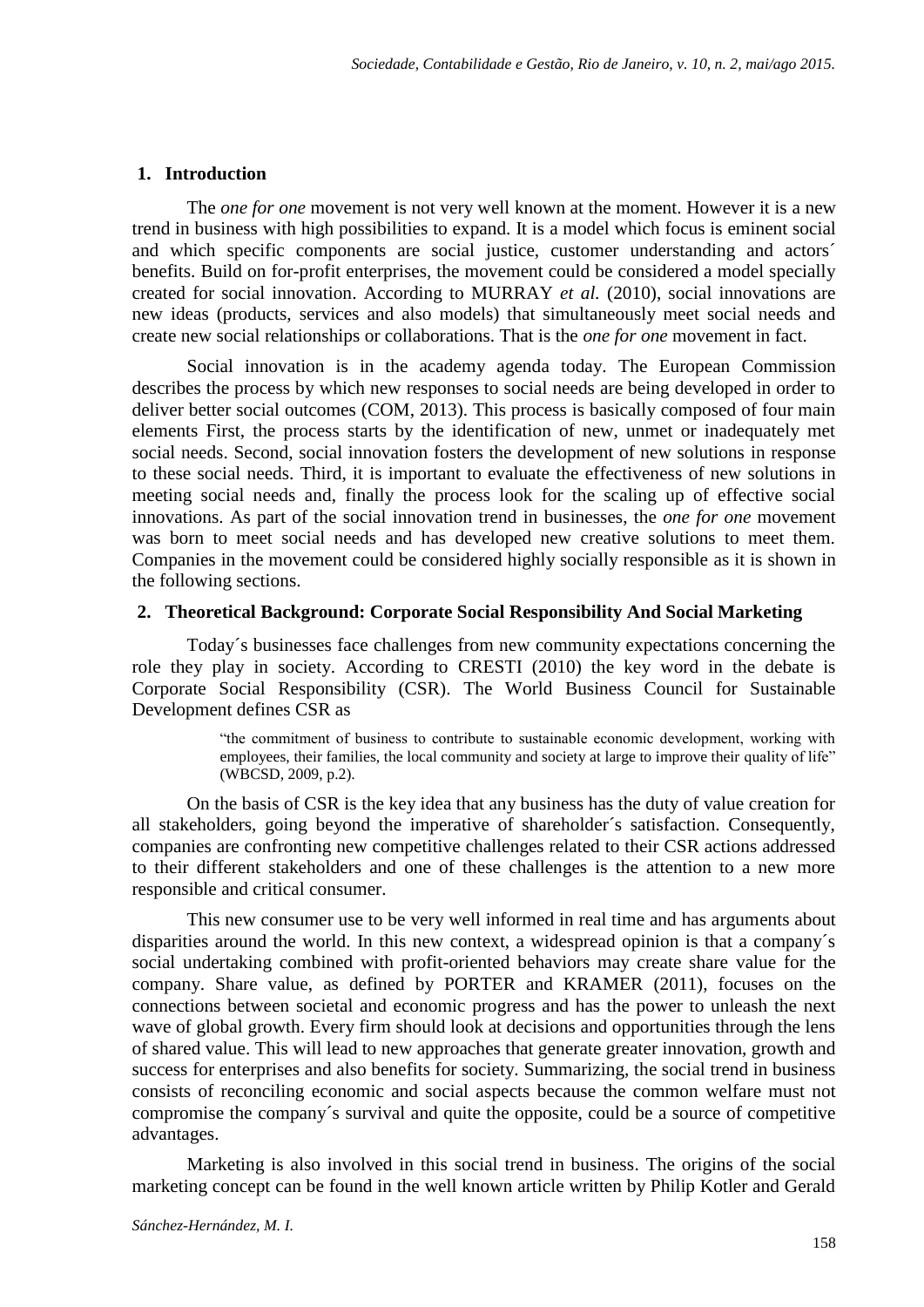Zaltman, titled *Social Marketing: An Approach to Planned Social Change* (KOTLER and ZALTMAN, 1971). Alan Andreasen, in the article titled *Social Marketing: its definition and domain* and arguing that social marketing had been defined improperly in much of the literature, defined social marketing as

> "the adaptation of commercial marketing technologies to programs designed to influence the voluntary behavior of target audiences to improve their personal welfare and that of the society of which they are a part" (ANDREASEN, 1994, p.110).

In practice, the majority of social marketing campaigns focus on changing behavior to increase the well-being of individuals or society. In this line, KOTLER *et al.* (2002), in the book *Social marketing: Improving the quality of life,* defined social marketing as

> "the use of marketing principles and techniques to influence a target audience to voluntarily accept, reject, modify, or abandon a behavior for the benefit of individuals, groups, or society as a whole" KOTLER *et al.* (2002, p.394).

However, authors like PEATTIE and PEATTIE (2009) have considered the difficulties of applying the classical discipline of marketing to the social marketing perspective. Conventional marketing pursuits of more sustainable consumption but the logic of social marketing promotes more sustainable lifestyles and, associated to this aim, social marketing use to promote reductions in consumption. The *one for one* movement is a new way for doing social marketing as it is not avoiding consumption, rather the opposite, it invites to consume more. More exactly, the movement invites to consume twice as the consumer pay for one unit for own consumption and one other unit for someone in need.

From a conceptual point of view, the discipline of marketing is rooted in Exchange Theory (BAGOZZI, 1975). In marketing history, the exchange process was viewed narrowly as a strictly economic exchange of some payment for some tangible product. However, marketing is essentially considered a means of meeting and satisfying certain needs of people and, nowadays it is important to remark the existence of a huge variety of consumer needs. At this respect, altruism is a human need, sentiment or behavior whereby we seek to benefit another person even at an absolute cost to ourselves (GINTIS *et al*., 2003).

Contemporary research in social marketing (KOTLER *et al*., 2002; DONOVAN and HENLEY, 2003; McDERMOTT *et al*., 2005; DANN, 2010) seems to be supporting MEEKER's (1971) contention that altruistic motives share a place beside other exchange rules (BATSON, 1995). According to HORMUTH (1999), acts have symbolic functions and meanings for a person. Creating meaningful progress towards improving quality of life of people in need requires more radical solutions than just simple donations. In fact, new solutions are appearing in the market to attend the altruism of consumers in developed countries. Additionally, the acquisition of certain products labeled "social" may be done to acquire an identity for the self or create an impression upon others. In this context, the *one for one* purchase behavior could be considered a special kind of altruistic act that carries symbolic social functions and could be used for self-identity formation or self-presentation to others who one is (HOPPER and NIELSEN, 1991).

The social marketing field needs to further its developmental progress by increasing its use of concepts from new fields like social movements (WYMER, 2011). The *one for one* brands, held by socially responsible companies, focus a great deal of their efforts and resources to make a positive difference in the world. Companies in the movement are among a unique and growing group of triple bottom line companies who understand that profit is not the only way to measure business success because people and planet also matter (ELKINGTON, 1998).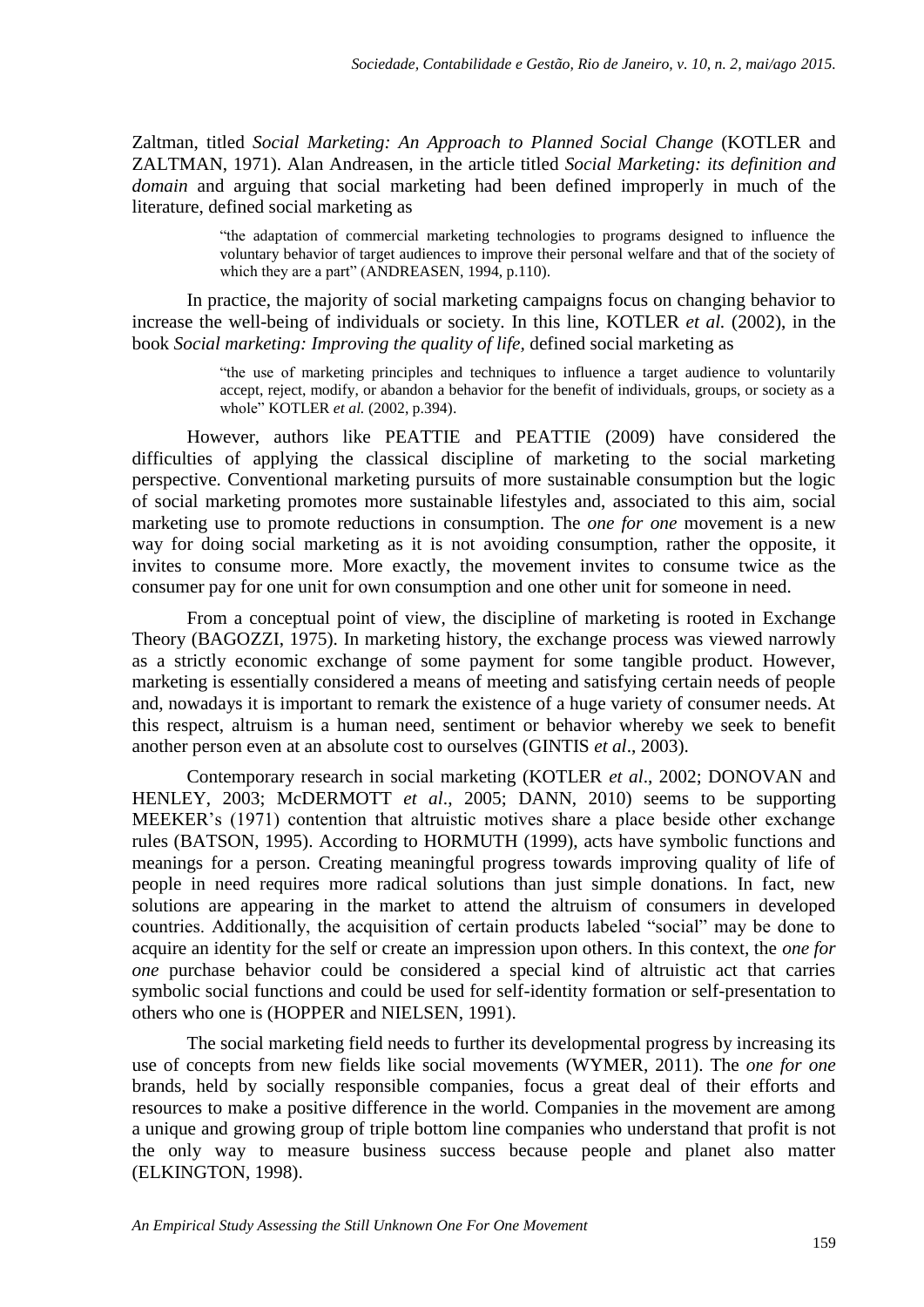### **3. The Emergence of a New Business Model**

Although business models have received limited attention from researchers and no consensus exists regarding the definition, nature, structure, and evolution of business models, MORRIS *et al*. (2003) bring order to the various perspectives. Following the authors, most perspectives include the business´s offerings, considering the firm´s value proposition and activities undertaken to produce them.

Bearing in mind that a firm´s ability to earn a rate of profit in excess of its costs of capital depends on some degree upon the establishment of competitive advantage over rivals, any business model builds upon the value chain concept and the strategic positioning of the firm in the market (PORTER and KRAMER, 2006). Further, the model involves choices about firm boundaries and relates to transaction cost economics and, fundamental for the choices between cost and differentiation advantage and between broad or narrow market scope (in strategic terms), any business model draws on resource-base theory (PENROSE, 1959; BARNEY, 1991) emphasizing the role of resources and capabilities in forming the basis of competitive advantage. A resource is considered any physical or financial asset that the firm posses, as well as employees' skills and organizational processes. Instead, a capability is something a firm is able to perform, which stems from resources and also from routines upon which the firm can draw (WINTER, 2003).

Narrowly, the *one for one* movement is a revolutionary business model based on creating for-profit companies with a non-profit mission. Companies involved in the movement are part business and part charity, involving consumers in the process. Customers love the fact that they are changing the quality of life of people in need with their every day choices. Consumers who purchase *one for one* have the opportunity to feel well, look good and do good, and all at the same time. And it is so simple for customers to do good, just buying a product from one of these companies because the support of customers allows the *one for one* movement to fight childhood hunger and basic needs both domestically and globally.

According to SAUL (2010) characterization of social business, the movement can be considered a new kind of social innovation. Social ventures operate under a for-profit business model in which success is measured by the positive impact a company makes in addressing a specific social issue. The primary purpose of a for-profit social business is to generate a "social profit" by harnessing the power of commerce. The nature of this kind of business models allows companies to react swiftly to market opportunities, thereby leveraging the maximum social profit through the wonders of capitalism.

To understand the *one for one* movement it is necessary to imagine what the world would look like if every one of us took a portion of what we know, what we like and what use to consume, and gave it to someone else in need. The result will be that we would collectively change the world. It is that vision which inspires the movement *one for one*. The movement is based on a plain and simple idea: "one sold, one given".

May be, the pioneer *Toms Shoes* is the most popular company into the *one for one* movement trying to discover the main characteristics of this creative new business model. In fact, in 2010 *The Wall Street Journal* published an article titled *"Charity Gives Shoe Brand Extra Shine"* explaining how Toms and other companies where making philanthropy central to their business and their cause marketing. According to the author´s article, Toms Shoes is more than a business doing charity because the company has gone a step further than most responsible companies in blurring the difference between brand and charity. In this, and other cases of companies into the movement (such as *Twins for Peace*, *SoapBox Soaps* or *Two*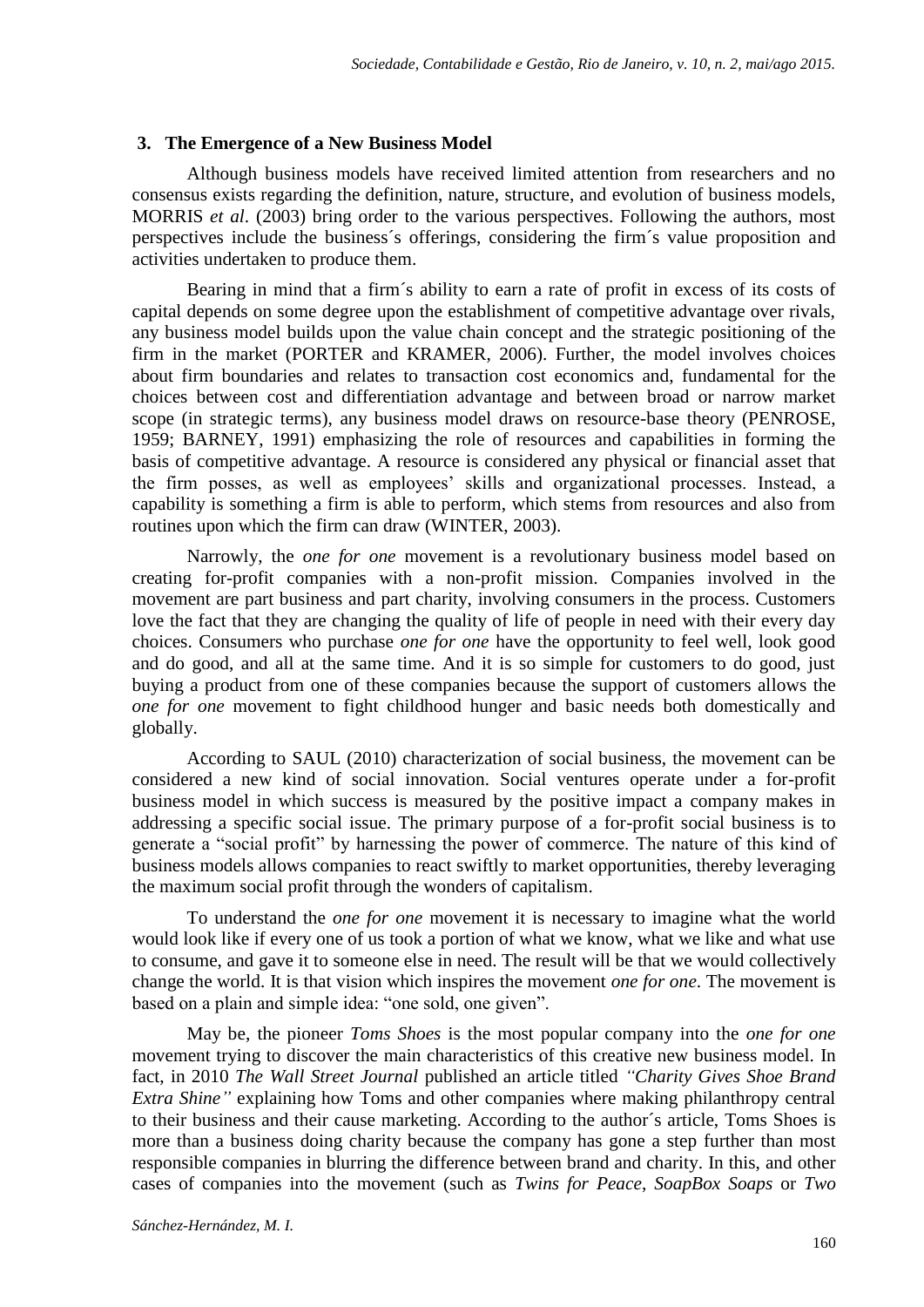*Degrees,* for instance), the brand would not exist outside the charitable mission. These companies success shows that good works can be a powerful profit engine (BINKLEY, 2010).

KAPLAN (2012) announced the need to business model innovation across sectors in order to promote economic prosperity and to find solutions for the contemporary big social system challenges. But what are the general characteristics of this new business model?.

In order to delimitate the specific components of the model we start by focusing the attention on the *one for one* entrepreneur. Without doubt we are facing a special kind of social entrepreneurship. According to ZAHRA *et al.* (2009):

> "social entrepreneurship encompasses the activities and processes undertaken to discover, define, and exploit opportunities in order to enhance social wealth by creating new ventures or managing existing organizations in an innovative manner" (ZAHRA *et al.*, 2009, p.519).

When an entrepreneur decide starting with a new venture based on the *one to one* movement he or she is enhancing quality of life for someone in need. In terms of profits, it is a classical business. The model has to generate revenue because it is a for-profit business (SAUL, 2010).

Consumer understanding is a specific component to difference this model from others. The desire to buy good products or services, sometimes costly, joins with the possibility to create social wealth and quality of life for someone with no opportunities to consume. Companies into the movement are selling more than new products and services. They are also "selling" social justice and sustainability. In this new business model, balancing the motives to create social wealth with the need for profits and economic efficiency are not tricky at all.

Moving to the pricing model, the *one for one* movement is not in conflict with the logic of marketing. A key contribution of the movement is the harmony between key ethical concerns and economic thinking. The movement fosters responsible consumerism, but consumerism any way. The value proposition of any business into the movement is high and this fact increases customers´ willingness to pay. The actors´ benefits are so clear, high consumer satisfaction and improvements in the quality of life of people in need. All this elements have been previously considered in academic literature in the field of business models but is the first time that the *one for one* movement has been described as a new business model at the best of our knowledge.

#### **4. Hypotheses**

The empirical study developed has the objective to discover whether the *one for one*  movement was know by students and to discover what is determining their purchase intention. According to the Theory of Planned Behaviour (AJZEN and MADDEN, 1986), the moral attitude of subjects could be predicting the intention to consume products *one for one.* The theory's basic concept is the intention to perform a behavior.

Other concepts appear such as the attitude toward the behavior and the different kinds of beliefs that constitute the informational foundation for the behavior. In addition, the responsible behavior of potential consumers could determine purchase intention of this kind of social products. For instance, when researching environmental concerns, responsibility and responsible behavior have been considered as predictors of ecological purchase intentions (ARVOLA *et al*., 2008).

*An Empirical Study Assessing the Still Unknown One For One Movement* According to a social marketing approach, it is well known that companies must offer a good value proposition by selling the social idea (CRANE, 2001) but also in a manner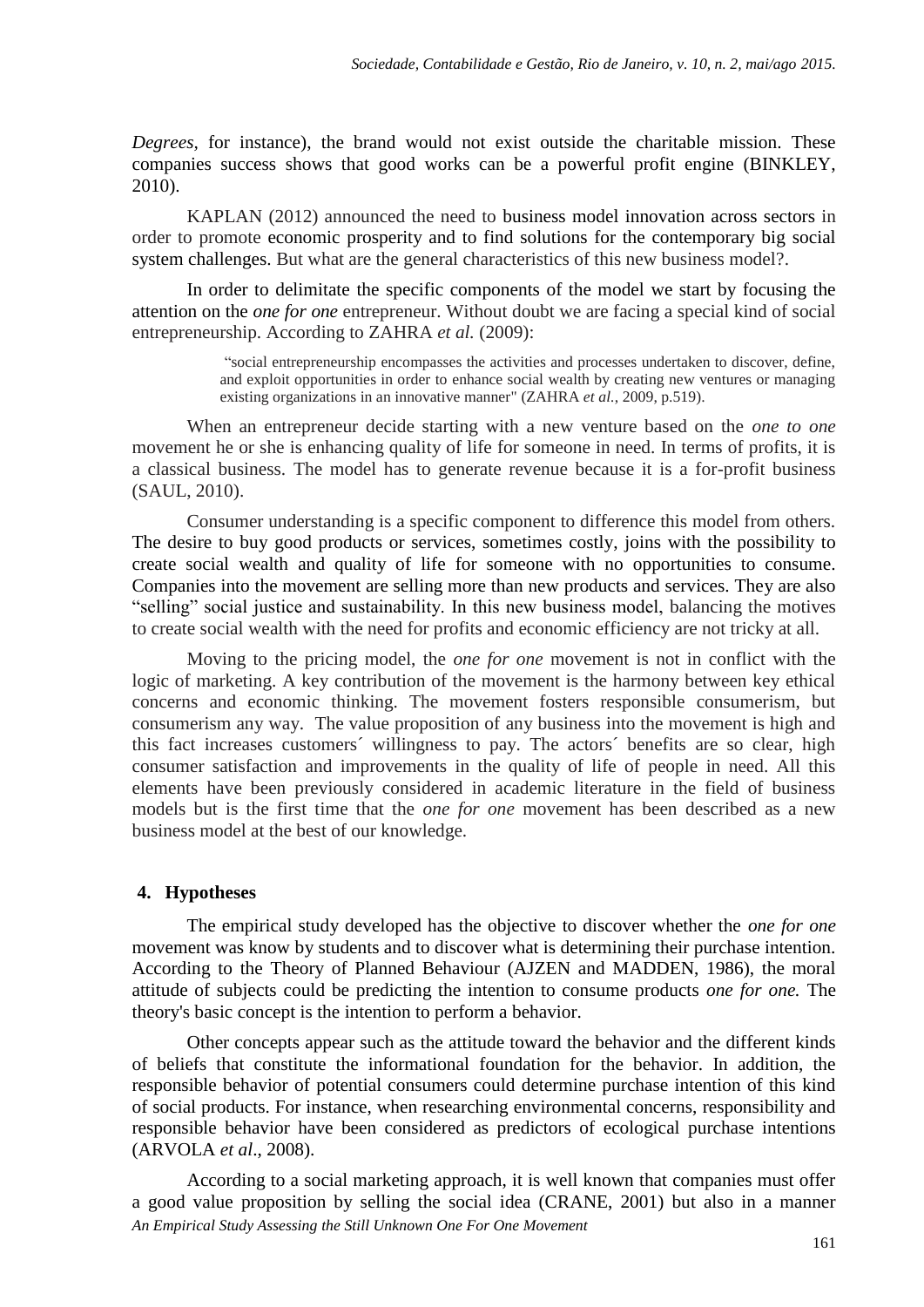which their target audiences find willing to purchase. Because of that, to be as near as possible to real life purchasing conditions is needed. In fact, social product potential consumers´ choices reflect not only social and moral values but also price or quality preferences for instance as it is important in buying classical products (ZEITHAML, 1988).

Based on the above, this paper puts forward the following hypotheses (Figure 1):

- $H<sub>1</sub>$  The moral attitude of subjects determines their responsible behaviour.
- H<sup>2</sup> The responsible behaviour determines the purchase intention of a *one for one* product.
- H<sup>3</sup> The purchase conditions will determine the purchase intention of a *one for one* product.



**Figure 1** – The conceptual model

## **5. Method**

## *Instrument, Subjects and Procedure*

Questionnaire data were gathered in Portugal. A total of 72 students participated in the present study. All of them were postgraduate students following a master course in Business Administration. First, they attended a lesson where the *one for one movement* was explained. At the end of the lesson the questionnaire, originally in Portuguese, was voluntarily completed.

## *Technique*

Hypotheses have been tested by using Partial Least Squares (PLS), a secondgeneration structural equation modelling (SEM) technique that offers several advantages in the analysis over convariance-based SEM techniques. The most important is the possibility to test the model with a small sample as it is the case. Smart PLS 2.0 software (RINGLE *et al.*, 2005) has been used to analyse both, the measurement model and the structural model testing the hypotheses as it is shown in next paragraphs.

In the model, constructs has been hypothesized as reflective bearing in mind that this is the most used choice in social sciences. The decision to develop a reflective model implies that causality flows from the constructs to the indicators. Therefore, a change in a construct causes a change in its indicators as the indicators share a common theme and are interchangeable, enabling researchers to measure the construct by sampling a few relevant indicators underlying the domain of the construct (COLTMAN *et al*., 2008).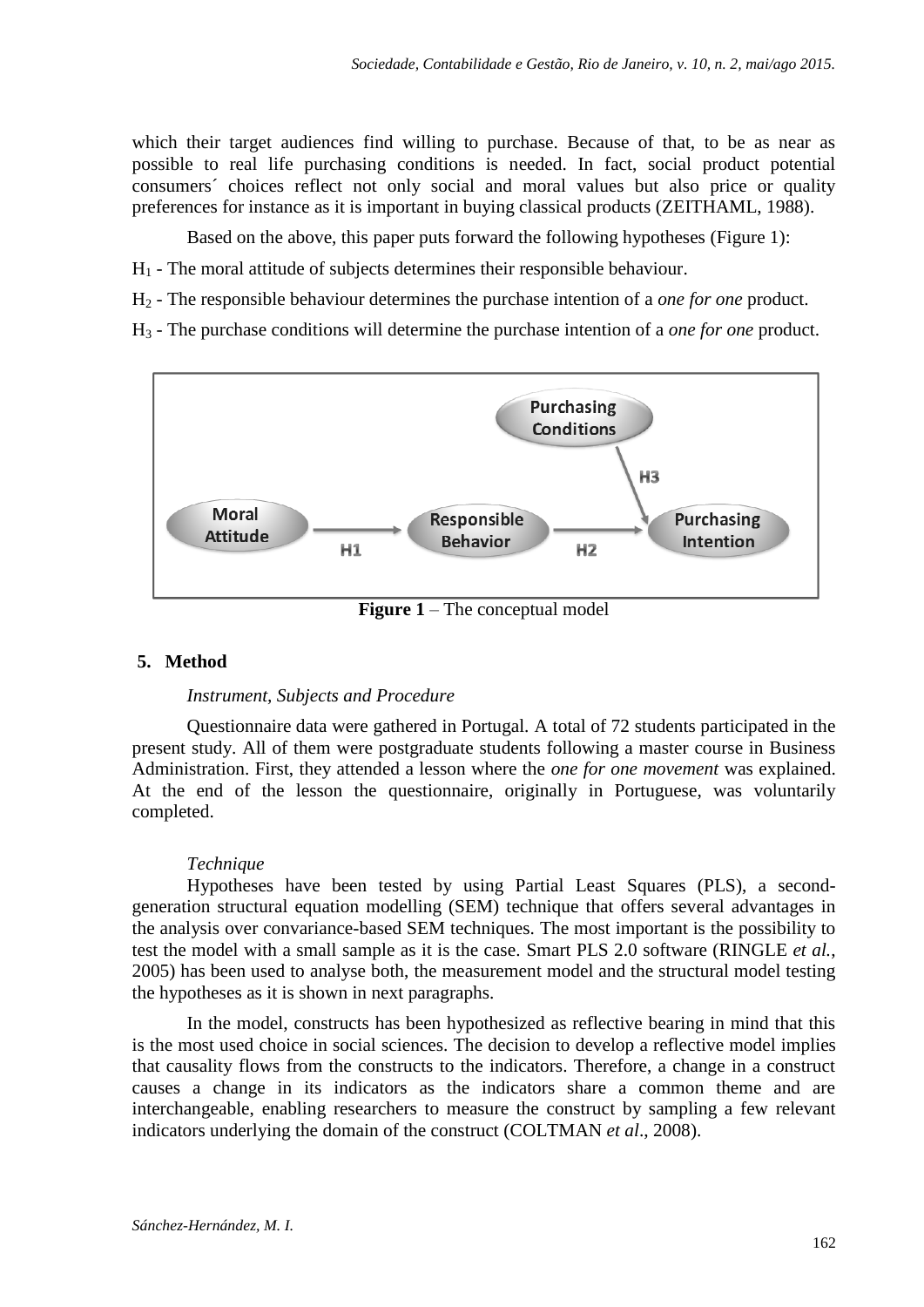#### *Measures*

Eleven-point Likert type scales were used in all measures. They either ranged from 0 "completely disagree" to 10 "completely agree". Items measuring the construct used in the questionnaire are shown in Table 1.

Moral attitude was measured using nine items. Subjects were asked to indicate their response to inequalities in the world and their moral obligation to help people in need. Responsible behavior was measured using five items focused on actions related to social issues. Purchase conditions were measured using eight items including price, quality and other purchase concerns. Finally, purchase intention was measured using four items reflecting which factors determine to buy products from the *one for one* movement.

## **Table 1** – Scales

| Knowledge<br>Before today, degree of the one to one product knowledge (KNOW)                                                                                                                                                                                                                                                                                                                                                                                                                                                                                                                                                                                                                                                                                                                                                      |
|-----------------------------------------------------------------------------------------------------------------------------------------------------------------------------------------------------------------------------------------------------------------------------------------------------------------------------------------------------------------------------------------------------------------------------------------------------------------------------------------------------------------------------------------------------------------------------------------------------------------------------------------------------------------------------------------------------------------------------------------------------------------------------------------------------------------------------------|
| Moral attitude<br>I am against inequalities in the world (MORAT1)<br>I think everyone is against inequalities (MORAT2)<br>I hate that there are people in need and makes me feel bad about myself (MORAT3)<br>I feel a moral obligation to help where possible to eradicate inequalities in the world (MORAT4)<br>I like helping others (MORAT5)<br>People should help others in the community (MORAT6)<br>People must help people in need anywhere in the world (MORAT7)<br>I think that everyone has the right to basic goods and services (MORAT8)<br>If needed, I would like someone to help me with a <i>one to one</i> product (MORAT9)                                                                                                                                                                                     |
| <b>Responsible Behavior</b><br>Whenever I can I contribute to eradicate inequalities (RESBE1)<br>When I help someone or I participate in any action to help whenever, I do it selflessly (RESBE2)<br>I collaborate with NGOs as a volunteer (RESBE3)<br>I collaborate with NGOs providing money (RESBE4)<br>When there are natural disasters or specific problems, I usually support providing money<br>(RESBE5)                                                                                                                                                                                                                                                                                                                                                                                                                  |
| <b>Purchase Conditions</b><br>As a consumer, I can contribute to the eradication of inequalities (PURCOND1)<br>I would be willing to buy a one to one product simply because it is necessary to help others<br>(PURCOND2)<br>To purchase a <i>one for one</i> is important that the price was not high (PURCOND3)<br>To purchase a <i>one for one</i> is important that the quality was good (PURCOND4)<br>To purchase a one for one it would be important to find it in stores where I buy regularly<br>(PURCOND5)<br>To purchase a one for one I need to trust that the product will be donated to those in need<br>(PURCOND6)<br>To purchase a one for one it is important to know clearly the destination of the product<br>(PURCOND7)<br>Consumers should be informed of the existence of the products one to one (PURCOND8) |
| <b>Purchase Intention</b><br>I would buy one for one products if it was easy (PURINT1)<br>I would buy one for one products by human solidarity (PURINT2)<br>I would buy one for one products by the personal satisfaction of helping others (PURINT3)<br>I would buy one for one products to feel that I can be useful to society (PURINT4)                                                                                                                                                                                                                                                                                                                                                                                                                                                                                       |

*Source:* Own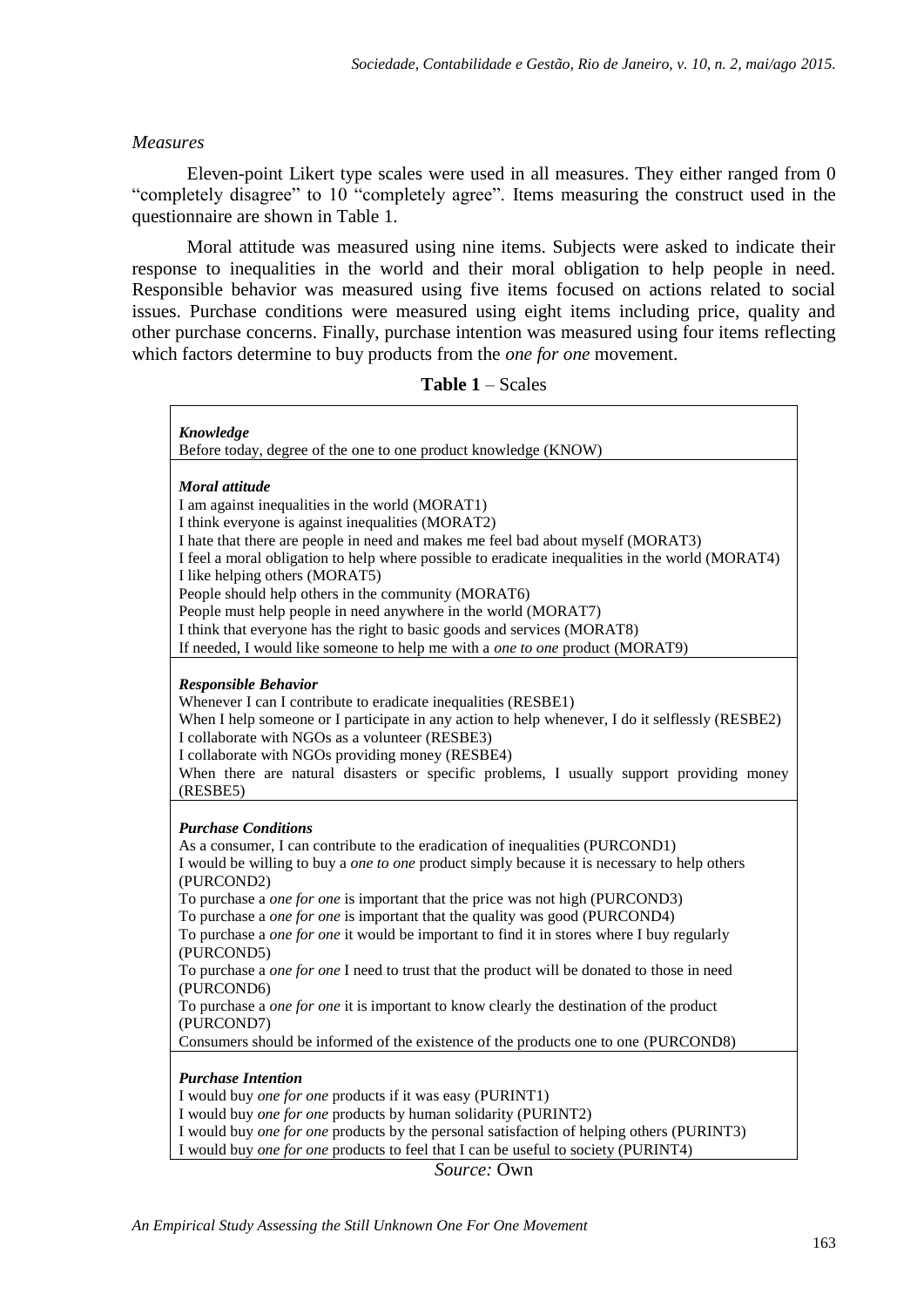## *Findings*

The first finding comes from analyzing descriptive statistics. Subjects were questioned whether they knew the *one for one* movement before the explanation given during the lesson they received and to determine the degree of this knowledge. Only the 5,6 per cent of subjects evaluate with up to 5 points their degree of knowledge. That means that the movement is still unknown and even more when considering that subjects were students of management and young people with internet facilities.

Moving to the hypotheses, the first step in interpreting the results was to examine measure reliability and validity. Following common practice, constructs have been analyzed taking into account that constructs in the model have been designed as reflective. The loadings can be interpreted in the same manner as the loadings in a principal component analysis. Results from the general measurement model show the final items kept for all scales (Table 2).

It is remarkable that exclusion or inclusion of one or more indicators from the domain does not necessarily alter the content validity of the construct (COLTMAN *et al*., 2008). We have considered 0,66 loading value a lower limit for acceptance as modest construct reliability, that is applicable in the early stages of development of scales. That is close to the 0,7 general recommendation (NUNALLY, 1978).

Cronbach alpha and composite reliability have been also tested, considering composite reliability a more accurate measure than Cronbach alpha value because it does not assume equal item weighting. The model shows satisfactory values for all constructs. To assess discriminant validity and according to FORNELL and LARCKER (1981), we have calculated the average variance extracted (AVE) for all constructs getting values higher than the limit of 0,50 (0,666 for Moral attitude, 0,780 for Responsible behavior, 0,700 for Purchase conditions and 0,571 for Purchase intention).

| <b>Constructs</b>           | <b>Reliable</b><br><b>Indicators</b> | Loadings<br>$(\lambda)$ | Crombach's<br><b>Alpha</b> | Composite<br><b>Reliability</b> | <b>AVE</b> |
|-----------------------------|--------------------------------------|-------------------------|----------------------------|---------------------------------|------------|
|                             | <b>MORAT3</b>                        | 0,712                   |                            |                                 |            |
| <b>Moral Attitude</b>       | <b>MORAT4</b>                        | 0,869                   |                            |                                 |            |
|                             | <b>MORAT5</b>                        | 0,696                   | 0,914                      | 0,932                           | 0,665      |
|                             | <b>MORAT6</b>                        | 0,866                   |                            |                                 |            |
|                             | <b>MORAT7</b>                        | 0.763                   |                            |                                 |            |
|                             | <b>MORAT8</b>                        | 0,863                   |                            |                                 |            |
|                             | <b>MORAT9</b>                        | 0.913                   |                            |                                 |            |
|                             | <b>RESBE1</b>                        | 0,969                   |                            |                                 |            |
| <b>Responsible Behavior</b> | <b>RESBE3</b>                        | 0,789                   | 0,759                      | 0,875                           | 0,780      |
|                             | <b>PURCOND1</b>                      | 0,743                   |                            |                                 |            |
| <b>Purchase Conditions</b>  | <b>PURCOND2</b>                      | 0,891                   | 0,793                      | 0,874                           | 0,700      |
|                             | <b>PURCOND3</b>                      | 0,870                   |                            |                                 |            |
|                             | <b>PURINT1</b>                       | 0,838                   |                            |                                 |            |
| <b>Purchase Intention</b>   | <b>PURINT2</b>                       | 0,825                   | 0,757                      | 0,840                           | 0.780      |
|                             | <b>PURINT3</b>                       | 0,662                   |                            |                                 |            |
|                             | <b>PURINT4</b>                       | 0,681                   |                            |                                 |            |

**Table 2** – Results from the measurement model

*Source:* Own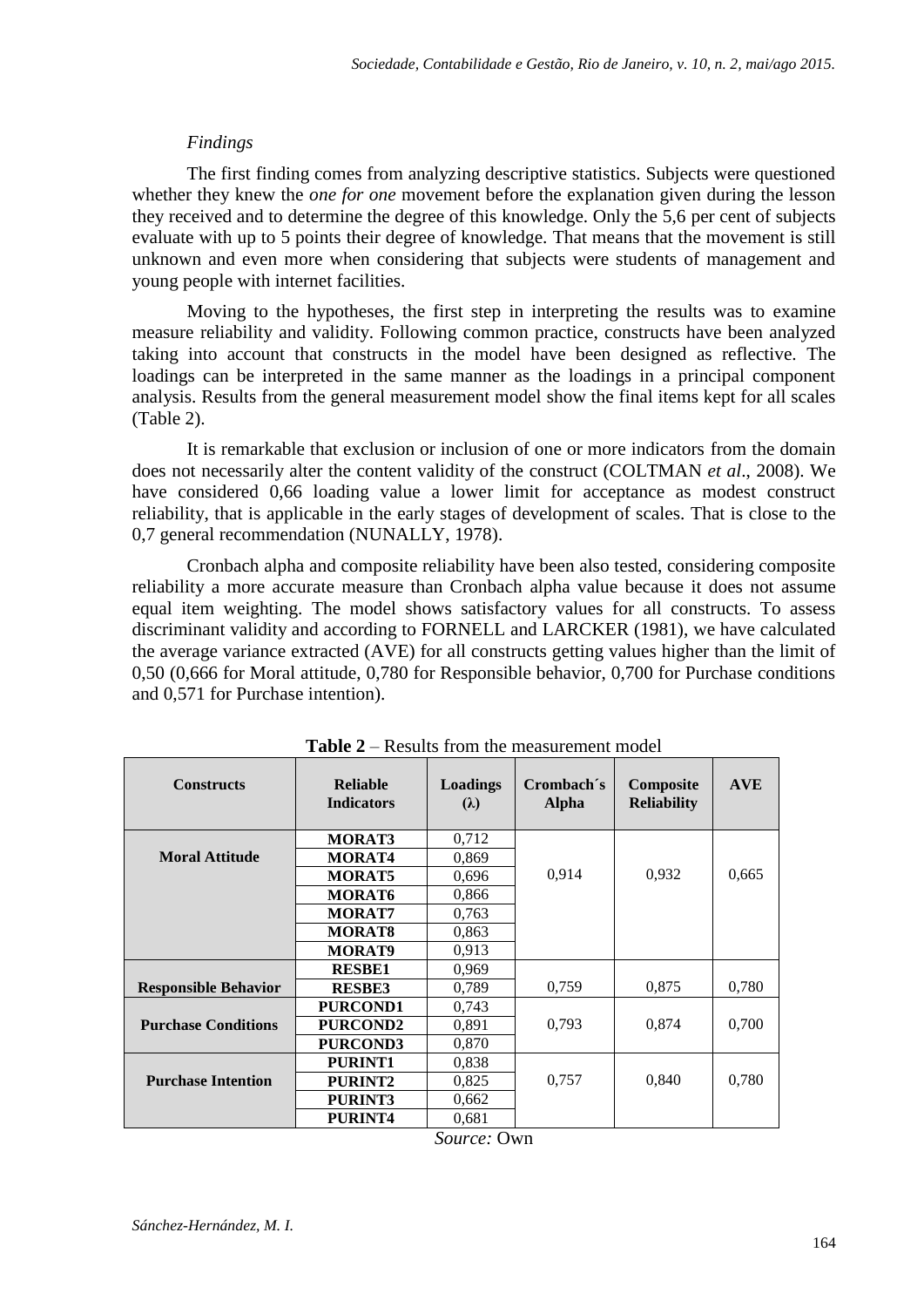The second step of the analysis is related to the goodness-of-fit of the model in order to confirm the working hypothesis.  $R^2$  of the dependent variables are acceptable in all cases. PLS dies not generate a single goodness of fit metric for the entire model. The  $R^2$  values are examined instead. In the model, the  $R^2$  value obtained could be accepted for dependent constructs  $(R^2$  is 0,535 and 0,628 for Responsible behavior and Purchase intention respectively). Main results are graphically shown in Figure 2 as follows.



**Figure 2** – Main Results

For testing hypotheses (Table 3), PLS employs bootstrapping procedure, a nonparametric re-sampling technique that offers both the standard error and the values of Student's *t*-statistic. Thus, to calculate the significance of the path coefficients, the test was performed with 500 subsamples using a two-tailed *t*-distribution with n-1 degrees of freedom, where n is the number of sub-samples. Consistent with our first model, all hypothesized relations have been verified.  $H_1$ ,  $H_2$  and  $H_3$  are significant.

| <b>Hypothesis</b><br>$A \rightarrow B$                                                                                                                                                       | Original path<br>coefficient<br>$(\beta)$ | Mean of sub-<br>sample path<br>coefficient<br><i>(standard)</i><br>error) | <i>t</i> -value |  |  |  |
|----------------------------------------------------------------------------------------------------------------------------------------------------------------------------------------------|-------------------------------------------|---------------------------------------------------------------------------|-----------------|--|--|--|
| H <sub>1</sub><br>Moral Attitude Responsible Behaviour                                                                                                                                       | 0,731                                     | 0.732<br>(0,022)                                                          | $32,69***$      |  |  |  |
| H <sub>2</sub><br>Responsible Behaviour→ Purchasing Intention                                                                                                                                | 0,617                                     | 0.618<br>(0,038)                                                          | 15,94***        |  |  |  |
| H <sub>3</sub><br>Purchasing Conditions $\rightarrow$ Purchasing Intention                                                                                                                   | 0,231                                     | 0.233<br>(0,050)                                                          | $4,61***$       |  |  |  |
| *p < 0.05; **p < 0.01; ***p < 0.001 (based on a Student's two-tailed test, t $_{(499)}$ )<br>t <sub>(0.05:499)</sub> = 1.96; t <sub>(0.01:499)</sub> = 2.59; t <sub>(0.001:499)</sub> = 3.31 |                                           |                                                                           |                 |  |  |  |

**Table 3.** Hypotheses testing with a bootstrap procedure

Source: Own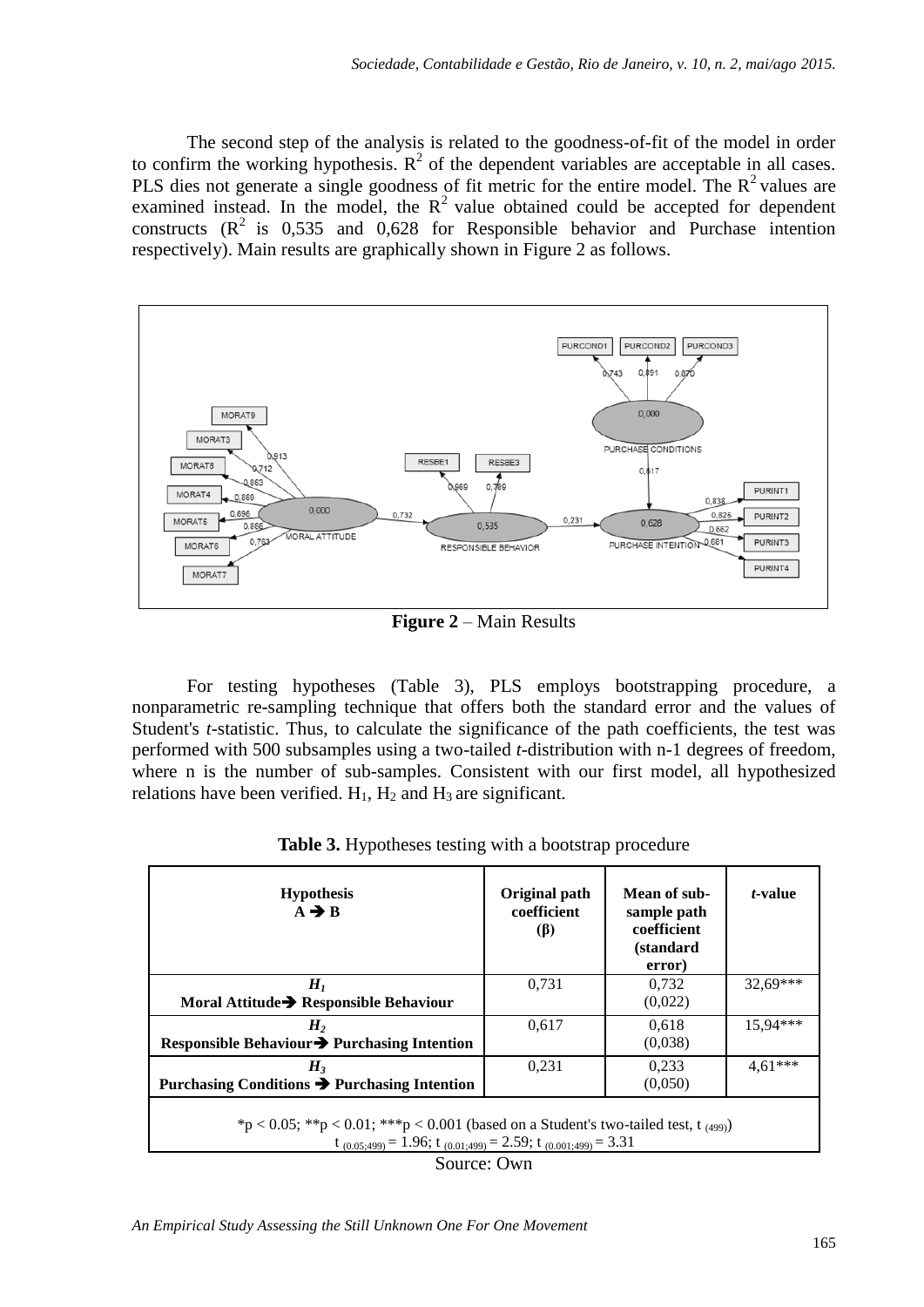#### **6. Conclusion**

The *one for one* movement is still unknown and companies in the movement have to start to explain better their business model and to gain visibility. Companies into the movement have to try to do a better job explaining what they do and explaining to potential consumers what is their value proposition. The movement is a contemporary radical solution to improve quality of life of people in need and, more than just the development of new products.

According to PEATTIE and PEATTIE (2009), sustainability is related to the creation of new social products and product substitutions amongst consumers, including the promotion and acceptance of concepts such as responsible consumption, voluntary simplicity and sustainable lifestyles and consumption reduction. The *one for one* movement is quite the opposite, inviting consumers to consume twice, for them and for someone in need.

The old anti-consumption challenge is change by the new double-consumption proposal probably better accepted by consumers and by marketing discipline. Why to feel guilty when living in the first world, having the opportunity to consume good products? Is consumption reduction directly related with the improvement of quality of life of people in need? The answer is not. Instead, spending our money in any product knowing that someone will receive the same product will be a social and responsible experience and consumers seem to be willing to pay for.

The movement could be considered a new business model working to create purchasing with meaning that support worthy causes such as helping save and restore sight. Thanks to this movement thousands of basic articles for assuring human dignity are being donated. Things to improve life conditions, such shoes or glasses, are starting to be provided by companies committed to the movement because their clients are willing to contribute for a fairer world.

Reflecting about the future of the movement we can say the movement will expand. However, some efforts have to be done in order to improve communication with principal stakeholders, their customers. It has been empirically demonstrated in this pilot study that purchase intention is determined by the moral attitude of consumers and their responsible knowledge but it is also determinant the purchase conditions of this kind of social products. Good price, quality and accessibility conditions, more visibility, more transparency and a bigger effort to demonstrate how these companies are really improving quality of life of people in need will help the movement to grow up.

To conclude it should be noted that results from the empirical analysis should be interpreted overcoming the limitations coming from the regional context of study and also from the selection of the sample limited to the management students sector. Consequently results are not directly extrapolated to other environments that differed greatly in their defining variables. Subsequent research could address the same study in different national contexts and with differentiate samples considered potential consumers.

This research provides also some managerial implications. First, the theoretical review done shows that there is a new trend in business models when social responsibility could be the core business of the company such as the case of companies into the *one for one* movement. Second, the empirical results of this study show that improving the purchase conditions of products *one for one* will have positive influence in purchase intentions. Bearing in mind that moral attitude and responsible behavior seem to be more present in nowadays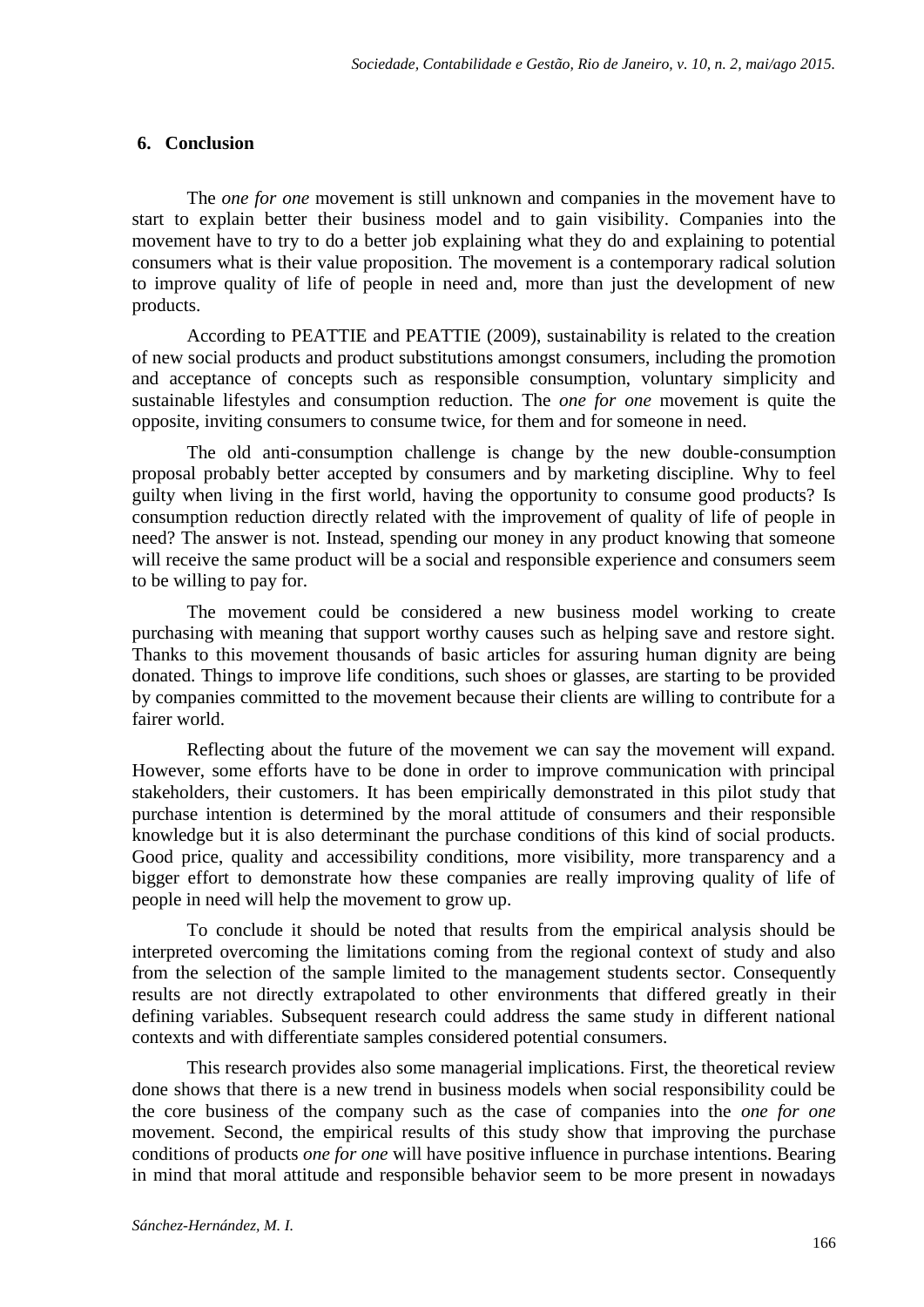consumers and considering also the strategic importance of CSR for companies, the *one for one* movement could be an interesting issue in the near future.

## **References**

AFUAH, A.; TUCCI, C.L. **Internet business models.** New York: McGraw-Hill/Irwin, 2001.

AJZEN, I.; MADDEN, T. J. Prediction of goal-directed behavior: attitudes, intentions, and perceived behavioral control. **Journal of Experimental Social Psychology**, n.22, p.453-474, 1986.

ANDREASEN, A. R. Social marketing: its definition and domain. **Journal of public policy & marketing**, v.13, n.1,p.108-114, 1994.

ARVOLA, A.; VASSALLO, M.; DEAN, M.; LAMPILA, P.; SABA, A.; LÄHTEENMÄKI, L.; SHEPHERD, R. Predicting intentions to purchase organic food: The role of affective and moral attitudes in the Theory of Planned Behaviour. **Appetite**, v.50, n.2, p.443-454, 2008.

BAGOZZI, R. P. Marketing as exchange. **The Journal of Marketing**, p.32-39, 1975.

BARNEY, J. B. Firm resources and sustained competitive advantage. **Journal of Management**, n.17, p.99-120, 1991.

BATSON, C. D. Pro-social motivation: Why do we help others? In A. T. Tesser (Ed.), **Advanced social psychology***,* p*.*332-381. New York: McGraw-Hill, 1995.

BINKLEY, C. Charity gives shoe brand extra shine. **The Wall Street Journal**, 1<sup>st</sup> April, 7, 2010.

COLTMAN, T.; DEVINNEY, T.M.; MIDGLEY, D.F.; VENAIK, S. Formative versus reflective measurement models: Two applications of formative measurement, **Journal of Business Research**, n. 61, p. 1250-1262, 2008.

COM. **The Guide for Social Innovation. Regional and Urban Policy** (February). Available at : http://ec.europa.eu [Acceded 2/10/15], 2013.

CRANE, A. Unpacking the ethical product. **Journal of Business Ethics**, n.30, p.361–373, 2001.

CRESTI, E. Sustainability management control systems. Toward a socially responsible planning and control framework. In M.G. Baldarelli (Ed.), **Civil Economy, Democracy, Transparency and Social and Environmental Accounting Research Role**, p. 103-123. Milano: McGraw-Hill, 2010.

DANN, S. Redefining social marketing with contemporary commercial marketing definitions. **Journal of Business Research**, v. 6, n. 2, p. 147-153, 2010.

DARBY, L.; JENKINS, H. Applying sustainability indicators to the social enterprise business model: The development and application of an indicator set for Newport Wastesavers, Wales. **International Journal of Social Economics**, v. 33, n. 5/6, p. 411-431, 2006.

DONOVAN, R.; HENLEY, N. **Social marketing: principles and practice.** Melbourne, Australia: IP Communications, 2003.

DUBOSSON-TORBAY, M.; OSTERWALDER, A.; PIGNEUR, Y. E-business model design, classification and measurements. **Thunderbird International Business Review**, v. 44, n. 1, p. 5-23, 2001.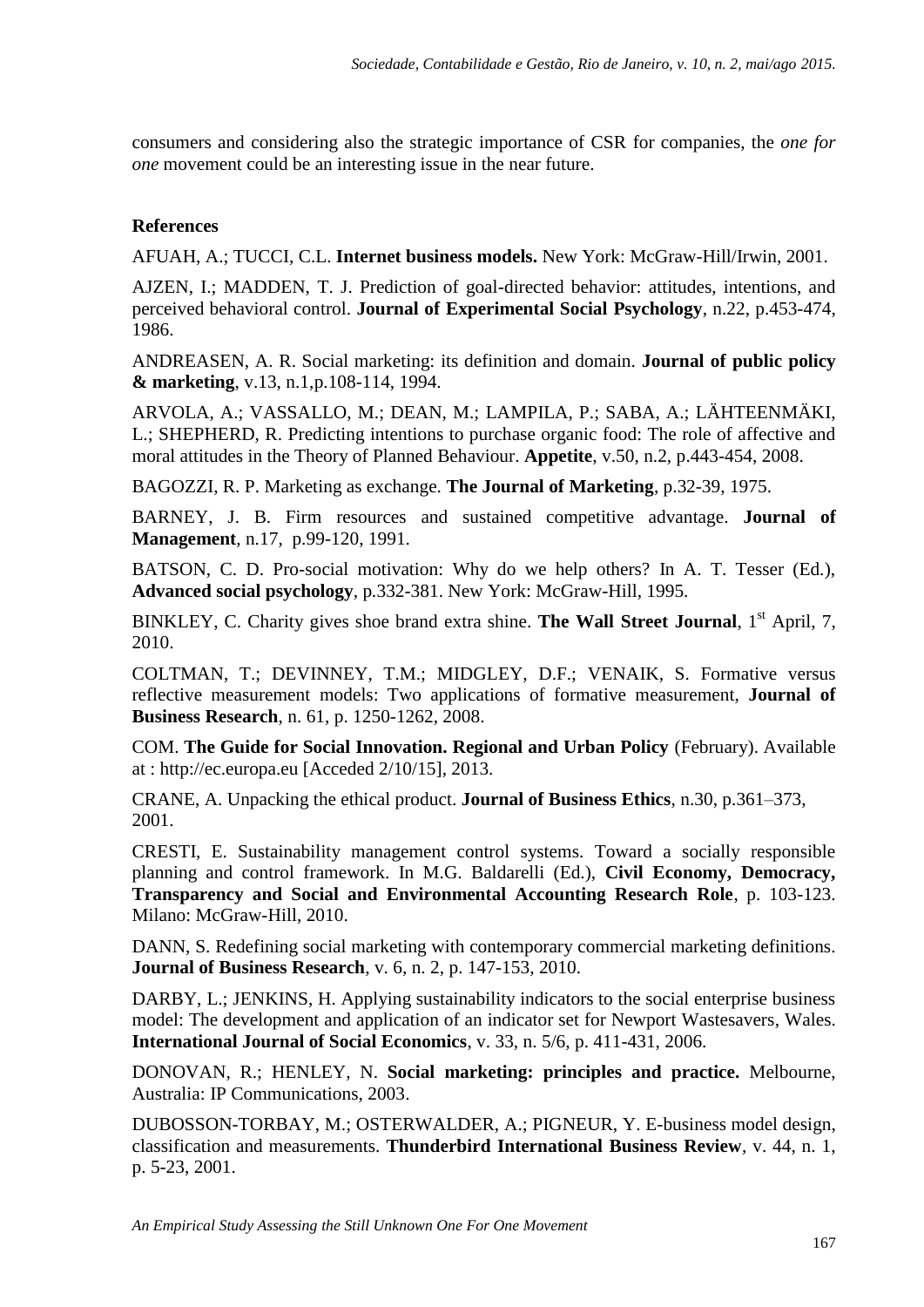ELKINGTON, J. **Cannibals with Forks: The Triple Bottom Line of 21st Century**  Business, 2<sup>nd</sup> ed. Oxford: Capstone Publishing Ltd., 1998.

GINTIS, H.; BOWLES, S.; BOYD, R.; FEHR, E. Explaining altruistic behavior in humans. **Evolution and Human Behavior**, v. 24, n. 3, p. 153-172, 2003.

HASTINGS, G. **Social marketing: Why should the devil have all the best tunes?**. Butterworth-Heinemann, 2007.

HOPPER, J.R.; NIELSEN, J.M. Recycling as altruistic behavior: normative and behavioural strategies to expand participation in a community recycling program, **Environment and Behavior**, v. 23, n. 2, p. 195-200, 1991.

HORMUTH, S.E. Social meaning and social context of environmentally-relevant behavior: shopping, wrapping, and disposing, **Journal of Environmental Psychology**, v. 19, n. 3, p. 277-86, 1999.

KAPLAN, S. **The business model innovation factory: How to stay relevant when the world is changing**. John Wiley & Sons, 2012.

KOTLER, P.; ZALTMAN, G. Social marketing: an approach to planned social change. **The Journal of Marketing**, n. 35, p. 3-12, 1971.

KOTLER, P.; ROBERTO, N.; LEE, N. **Social marketing: Improving the quality of life***.* Thousand Oaks, CA, Sage, 2002.

LINDER J.C.; CANTRELL S. **Changing business models**. Chicago: Institute for Strategic Change, 2000.

LINDER, J.C.; CANTRELL, S. **Changing business models**. Chicago: Institute for Strategic Change, Accenture, 2000.

MARKIDES, C. A dynamic view of strategy. **Sloan Management Review**, v. 40, n. 3, p. 55- 63, 1999.

McDERMOTT, L.; STEAD, M.; HASTINGS, G. What is and what is not social marketing: the challenge of reviewing the evidence. **Journal of Marketing Management**, v. 2, n. 5-6, p. 545-553, 2005.

MEEKER, B. F. Decisions and exchange. **American Sociological Review**, v. 36, p. 485-495, 1971.

MURRAY, R.; CAULIER-GRICE, J.; MULGAN, G. **The Open Book of Social Innovation***.*  London, Nesta, 2010.

NUNALLY, J.C. **Psychometric Theory***.* New York: McGraw-Hill, 1978.

PEATTIE, K.; PEATTIE, S. Social marketing: a pathway to consumption reduction?. **Journal of Business Research**, v. 62, n. 2, p. 260-268, 2009.

PENROSE, E.T. **The Theory of the Growth of the Firm**. New York, John Wiley, 1959.

PORTER, M.E.; KRAMER, M.R. Strategy and Society: The Link between Competitive Advantage and Corporate Social Responsibility. **Harvard Business Review***,* v. 84, n. 12, p. 76-92, 2006.

RINGLE, C.M.; WENDE, S.; WILL, A. Smart PLS 2.0 (beta). Available in: [http://www.smartpls.de](http://www.smartpls.de/) , 2005.